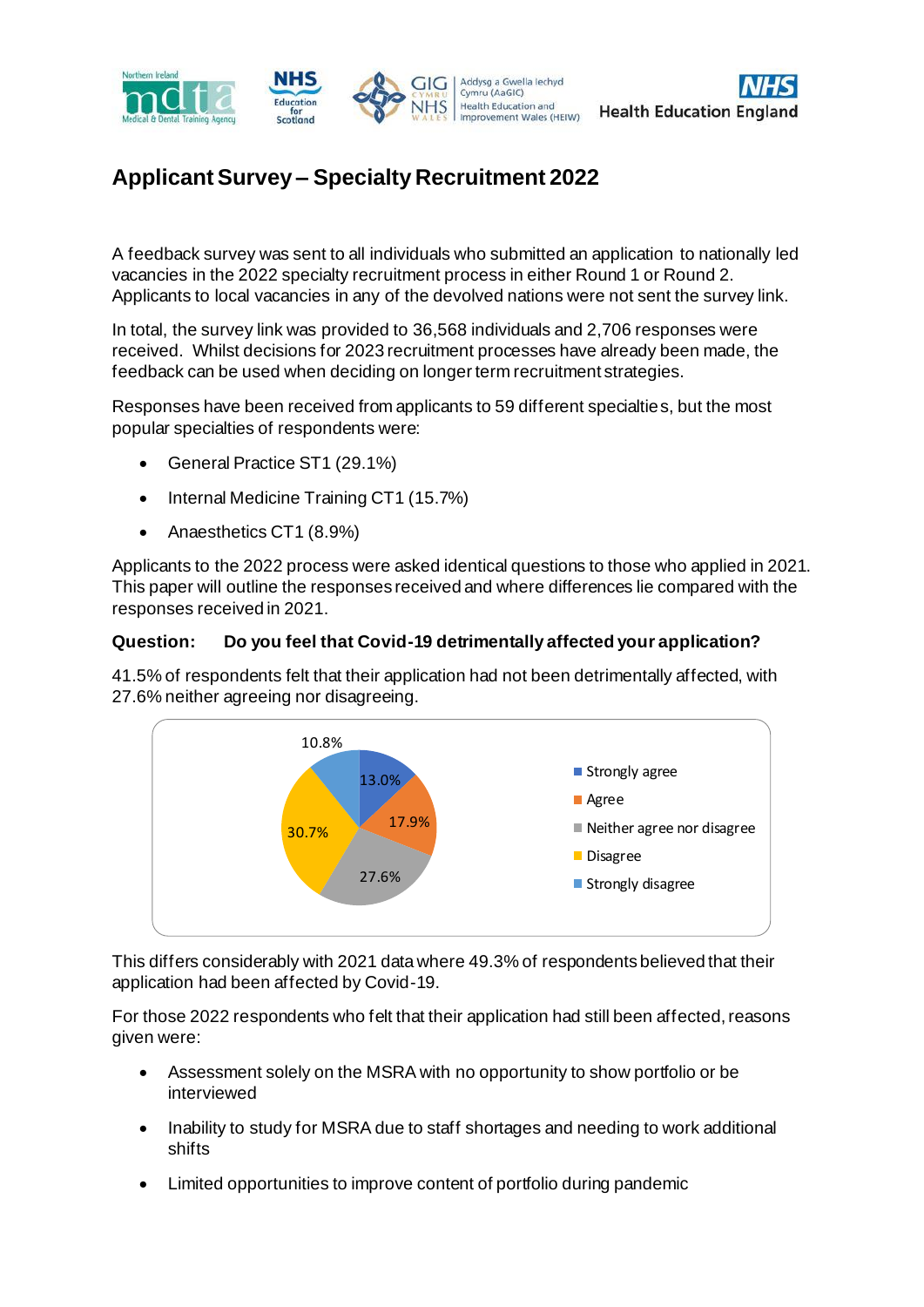



• Shorter online interviews limit ability to demonstrate skills

### **Question: Do you think that the processes adopted for 2021/2022 specialty recruitment were fair?**

58.8% of respondents thought that the selection processes adopted were fair, with 25.0% disagreeing. This is a similar response to that received in 2021, where 51.5% felt they were fair, but a greater proportion of last year's respondents (30.1%) felt that the processes were unfair.



Respondents who felt that this year's processes were unfair gave the following reasons:

- Assessment solely on the MSRA with no portfolio review or interview
- Online interviews are shorter in duration than face to face interviews were; does not give enough time to demonstrate abilities
- Processes frequently changing e.g. last year IMT was solely on portfolio, this year it was solely on interview. Makes it difficult to know what to do in preparation for specialty recruitment
- Portfolio assessments benefit those who have money to attend courses, conferences etc.
- Assessment based solely on interview does not allow opportunity for demonstrating full range of competences

#### **Question: Do you think any particular groups might be disadvantaged by the selection processes adopted?**

67.2% of respondents did not think that particular groups of applicants might be disadvantaged by the processes adopted. Of those who did think that disadvantage might exist, the following groups were cited:

- International Medical Graduates
- Those with learning disabilities such as dyslexia
- Those from a less affluent socio-economic background
- Those in busy clinical jobs without appropriate time to prepare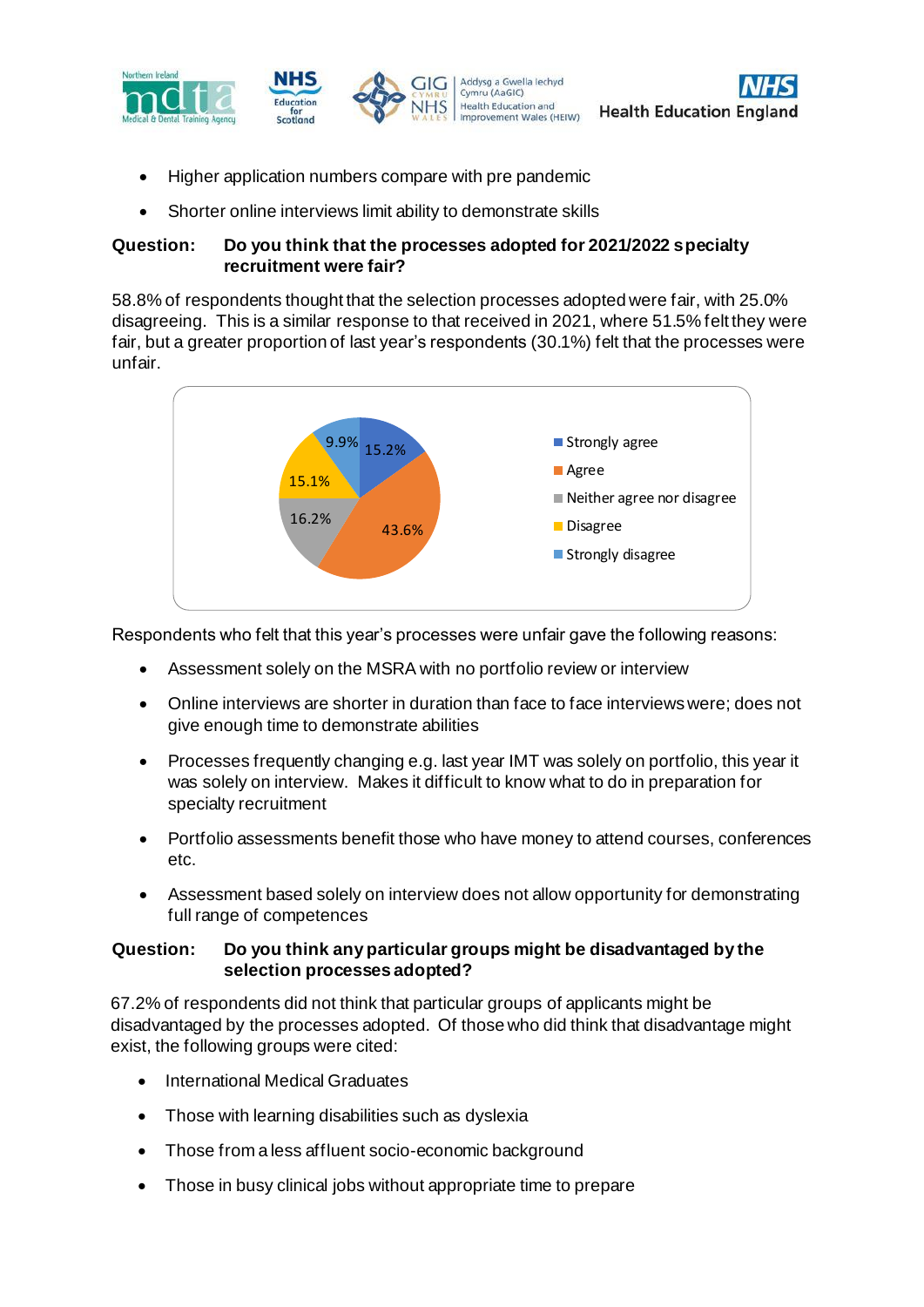

## **Question: Did self-assessment verification form a valid part of the recruitment process?**

60.1% of respondents stated that self-assessment verification was used as part of the selection process for the specialty to which they applied. Of these, 67.8% felt that selfassessment verification formed a valid part of the recruitment process.



This is almost identical to 2021 data where 66.9% of those that underwent self-assessment verification thought that it was a valid tool.

Those that felt that self-assessment verification was not a valid part of the recruitment process gave the following reasons:

- Not used in the final scoring for Internal Medicine Training; only used to determine who would be invited to interview
- Where self-assessment is not validated and does not form part of the interview process, there is nothing to stop applicants from falsifying their score to receive an invitation to interview
- Subjectivity when scoring evidence; some applicants received different scores for the same type of evidence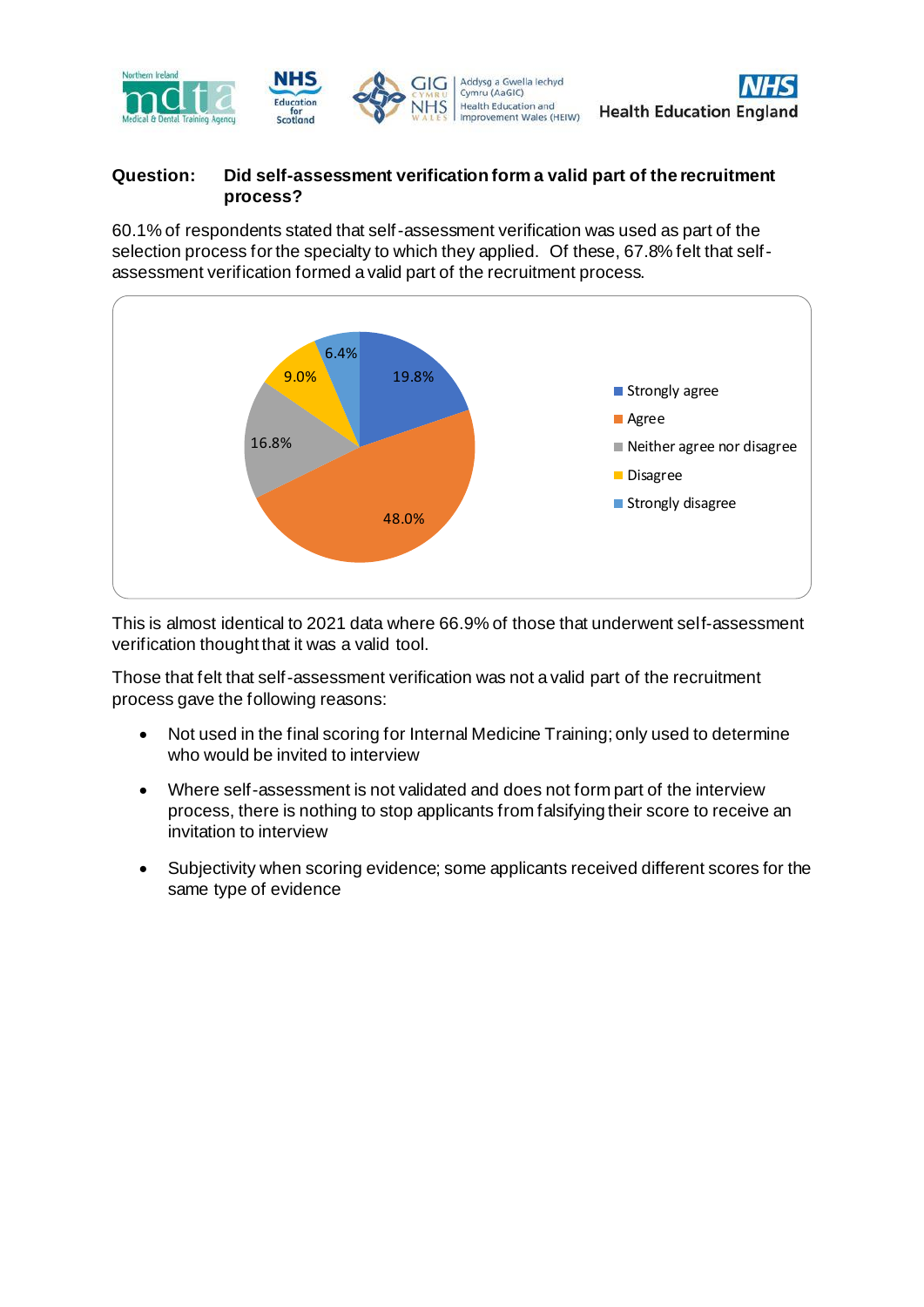

## **Question: Do you think a one station interview is a valid selection method?**

Whilst the percentage of respondents who felt that a single station was not a valid selection method (40.2% in 2022, 40.0% in 2021), the proportion of those who felt it was a valid method had reduced (31.8% in 2022, 34.9% in 2021).



Reasons given for why a single interview was not a valid selection method included:

- Limited domains are tested
- More opportunity for bias from limited number of assessors
- Difficult to get a full impression of the applicant from such a short interaction

#### **Question: Would you be supportive of retaining digital interviews, even if face to face, in person recruitment can take place again?**

A higher percentage of respondents were supportive of retaining digital interviews, when compared with 2021 responses (61.6% in 2022, 57.4% in 2021). Digital interviews will be retained for 2023 recruitment.

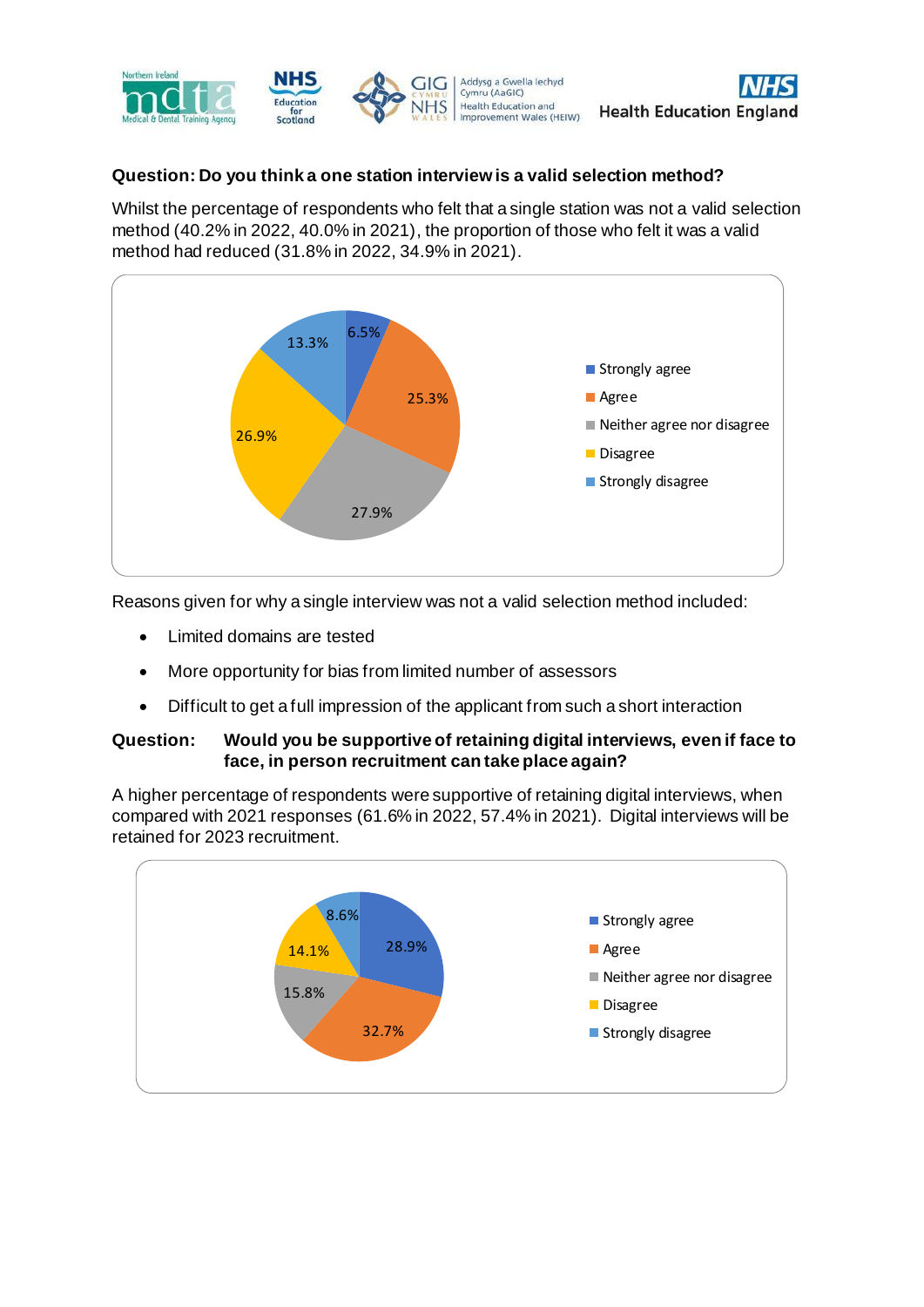



Reasons given in support of digital interviews included:

- No need to travel; reduces cost and time away from home
- Better for the environment
- Easier to arrange leave to attend
- Easier to fit around other commitments
- Allows those working abroad to be interviewed without needing to travel back to the UK

Reasons given for wanting to return to in person interviews included:

- Easier to build a rapport with panel members
- Easier to read body language in person
- Removes anxiety of experiencing IT issues during interview
- Better reflects how medicine is practised

Respondents were asked to rate how well they felt the digital interview process had gone on a scale of 1 to 10 (with 1 being the lowest and 10 the highest).



86.6% of respondents gave a score of 5 or higher.

#### **Conclusion**

Results from the 2022 applicant survey are encouraging. Some data is in line with last year's responses, however, other areas are more positive. For example, less respondents felt that their application had not been detrimentally affected by Covid-19 and more respondents were supportive of digital interviews continuing.

Many of the reasons given by respondents for not being supportive of continuing with the current processes are already being addressed by the MDRS team:

• **Selection processes changed last minute** – it has already been decided that 2023 recruitment will be run in the same way as 2022, meaning there will be no changes or surprises for applicants. Moving forwards, MDRS should ensure that decisions for future recruitment years are communicated to potential applicants at the earliest opportunity